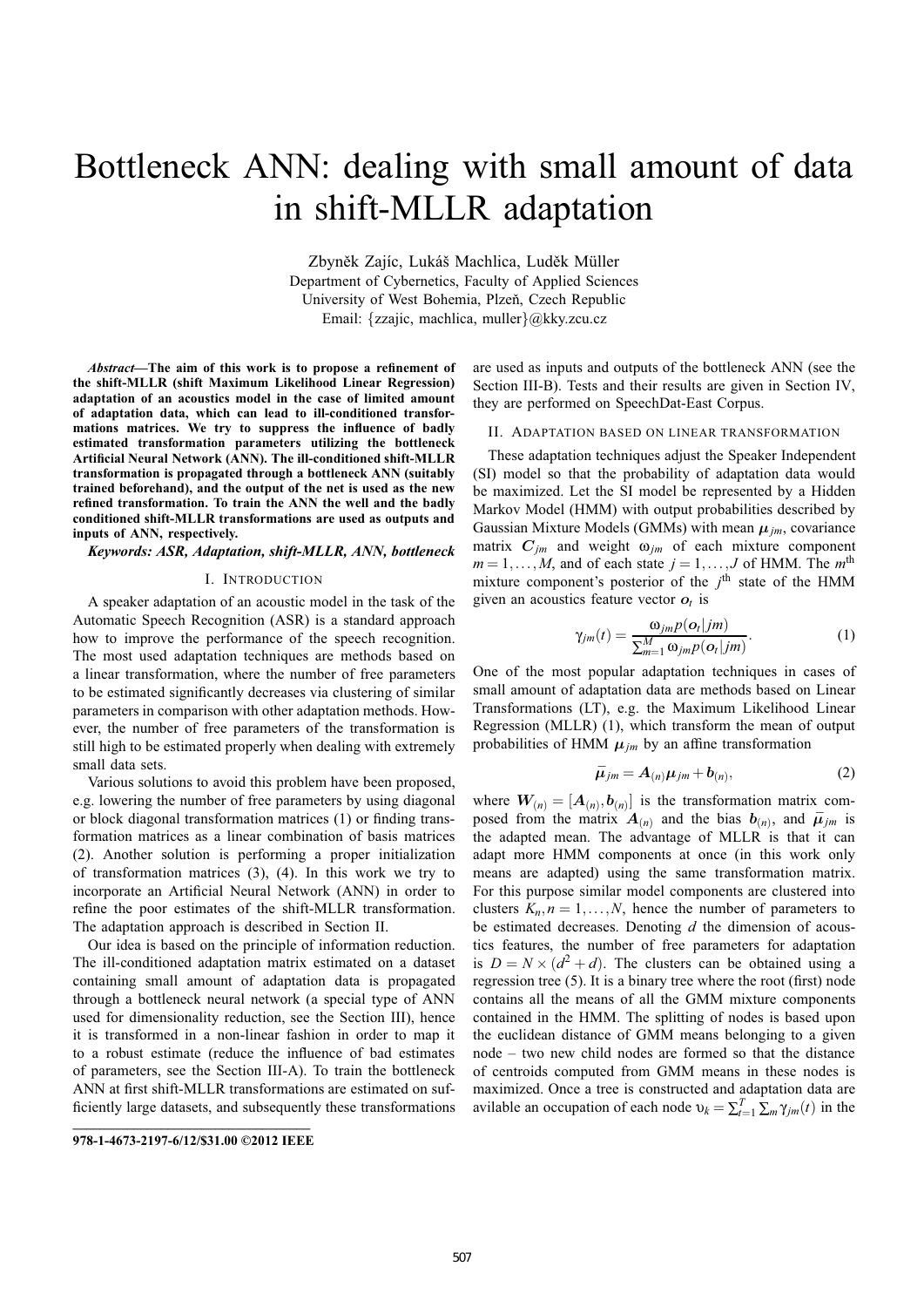tree is computed. The index *m* ranges over all the indexes of GMM means contained in the node *k*, and *T* is the number of feature vectors used for adaptation. A threshold  $\theta_{th}$  has to be specified, the transformation matrix  $W$  is computed only for the deepest nodes for which the condition  $v_k > \theta_{th}$  still holds. Thus, means in such a node will be transformed by the same transformation matrix, for detail see (5). Note that the number of clusters *N* depends on the amount of given adaptation data and on the value of the threshold  $\theta_{th}$ . If  $\theta_{th}$  is high and only a low amount of adaptation data is available than only one (global) transformation will be used (same transformation matrix for all the GMM means). Hence, *N* determines the depth of the regression tree and it is the upper bound on the number of clusters that could be acquired if enough data would be available.

Another popular method based on linear transformations is called shift-MLLR (6), where only the bias vector  $\mathbf{b}_{(n)}$  is utilized (the matrix  $A_{(n)}$  is assumed to be the identity matrix)

$$
\bar{\mu}_{jm} = \mu_{jm} + b_{(n)}.
$$
 (3)

Thus, the number of free parameters further significantly decreases ( $D = N \cdot d$ ). To estimate the bias  $b_{(n)}$  Maximum Likelihood (ML) criterion is used. The auxiliary function, which is maximized has the form

$$
Q(\lambda, \overline{\lambda}) = -\frac{1}{2} \sum_{t=1}^{T} \sum_{jm \in K_n} \gamma_{jm}(t) (\log |C_{jm}| +
$$
  
 
$$
+ (\boldsymbol{o}(t) - \overline{\boldsymbol{\mu}}_{jm})^T \boldsymbol{C}_{jm}^{-1} (\boldsymbol{o}(t) - \overline{\boldsymbol{\mu}}_{jm})).
$$
 (4)

The bias  $\mathbf{b}_{(n)}$  is then given by

$$
\boldsymbol{b}_{(n)} = \boldsymbol{S} \sum_{t=1}^{T} \sum_{jm \in K_n} \gamma_{jm}(t) [\boldsymbol{C}_{jm}^{-1}(\boldsymbol{o}(t) - \boldsymbol{\mu}_{jm})], \qquad (5)
$$

where

$$
S = (\sum_{t=1}^{T} \sum_{jm \in K_n} \gamma_{jm}(t) C_{jm}^{-1})^{-1}.
$$
 (6)

In the case, where the number of clusters *N* is set using a regression tree (5), it is possible to choose smaller threshold θ*th* for shift-MLLR than for the MLLR adaptation. The reason is that the number of free parameters for shift-MLLR is much lower since the matrix **A** has not to be estimated.

#### III. INFORMATION REDUCTION VIA BOTTLENECK

Bottleneck ANN is frequently used in order to reduce the dimensionality of feature vectors (7). The bottleneck strategy consists in distributing the *D* dimensional input data through a hidden layer with number of neurons smaller than the dimension. However, the number of neurons in the output layer is same as the dimension of input vectors, for details see Figure 1.

The training of bottleneck ANN is supervised, the output for each input is supplied by a teacher. The task of the hidden layer with *B* neurons is to reduce the dimension of the input space



Fig. 1. Bottleneck ANN

to a smaller dimension *B*, while requesting the best possible match with the output vector, for details see (8). The principle of the bottleneck can be divided into two parts: compression and decompression of information. The ANN is then used for the task of data compression. In the task of speech recognition, the bottlenecks were presented e.g. in the work (9) or (10).

# *A. Refinement of adaptation*

Our goal is not to find the low dimensional representation of the input data (this is the case of the dimensionality reduction task), but to filter out the useless and inaccurate information contained in the adaptation matrices. Estimating the adaptation matrices with small amount of adaptation data (the insufficient information for the estimation of all free adaptation parameters) can lead to the improperly adjusted adaptation parameters. These parameters contained the bad information for speaker adaptation and can cause the poor recognition rates.

The input to the ANN is a vector, not a matrix. Hence in order to cope with matrices (e.g. with MLLR transformation matrix  $W = [A, b]$  a vector  $w = \text{vec}(W)$  has to be formed, where the operator vec concatenates the rows of a matrix so that a high dimensional vector – supervector – is formed. Unfortunately, since the matrix  $W$  has to be decomposed to a vector, treated like a vector and again reassembled to a matrix, the properties of the linear space generated by the matrix **W** can be spoiled in a large extent and the matrix multiplication  $A(n) \mu_{jm} + b(n)$  in (2) can lead to poor recognition.

The same problem is solved in method (2), where the new adaptation matrix is constructed as a linear combination of some basis matrices  $w_e = \text{vec}(\mathbf{W}_e)$ , but the final matrix  $\mathbf{W}_{out}$ is found using the ML criterion.

To avoid this problem, we turn to the shift-MLLR, where only bias vectors **b** have to be processed. These are then used as the input to the ANN.

## *B. Bottleneck for shift-MLLR*

The proposed approach of the shift-MLLR refinement has the following steps: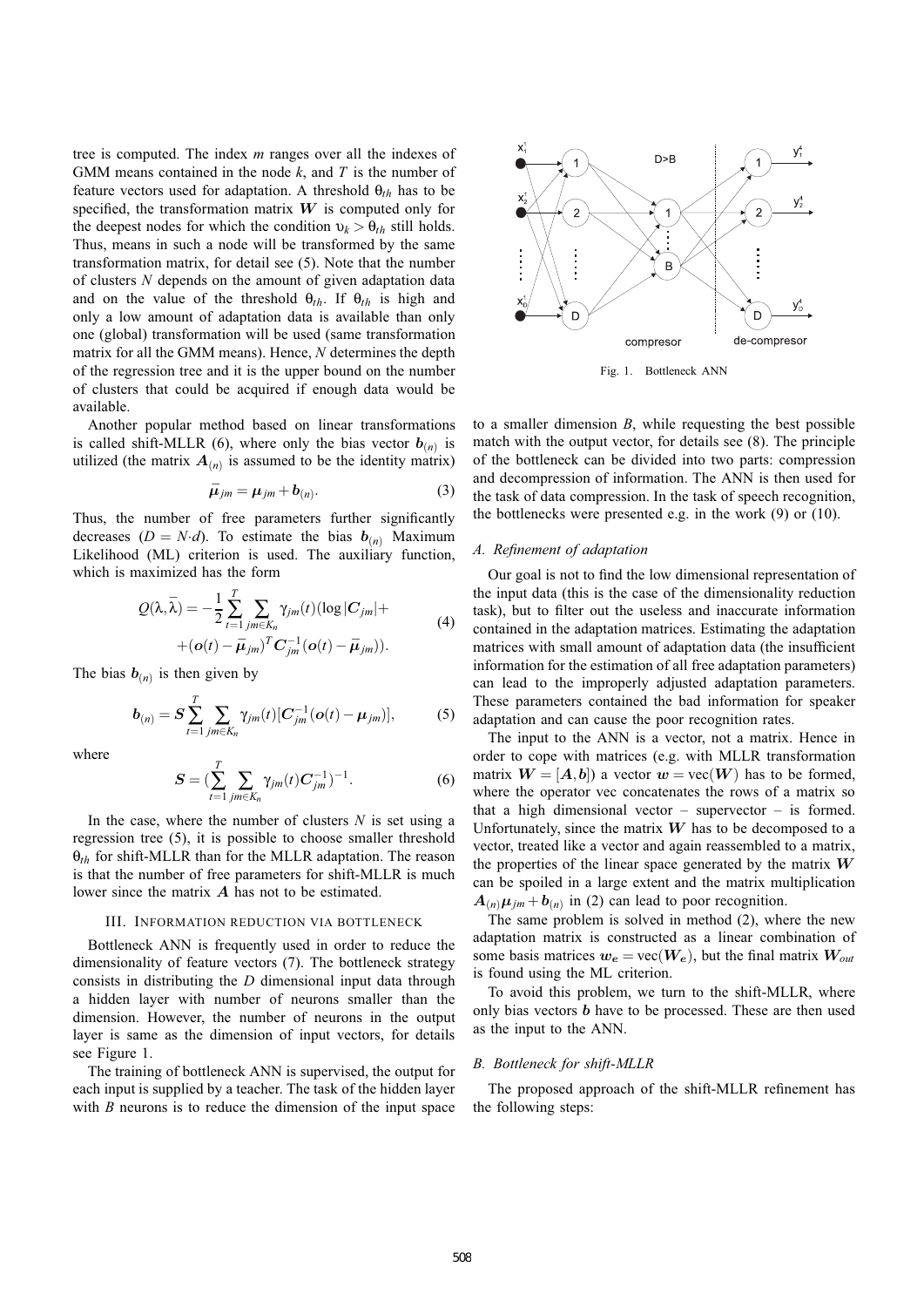- **Format of data:**  $w_s = [\mathbf{b}_{s(1)}^{\text{T}}, \dots, \mathbf{b}_{s(N)}^{\text{T}}]^{\text{T}}$  is the *s*<sup>th</sup> speaker's input vector – all the transformation vectors  **from all clusters**  $K_n$  **are concatenated** into one supervector. The number of clusters *N* is fixed. Dimension of the supervector is  $D = N \cdot d$ .
- **Training**: Input supervectors  $w_s^{\text{train}}$  from the training dataset are estimated for each speaker *s* utilizing MLLRshift adaptation using only one sentence from this given speaker (to simulate a limited amount of adaptation data). Output supervectors  $w_i^{train-out}$  (the information from the teacher - supervised training) are composed from transformations estimated on all available training data from speaker *s*. Finally, pairs  $(\mathbf{w}_s^{\text{train}}, \mathbf{w}_s^{\text{train}-\text{out}}), s = 1, \ldots, S$ are continuously introduced one-by-one to the bottleneck ANN in order to train ANN paramaters. Hence, a nonlinear transformation is trained, the ANN learns the relation between ill- and well-conditioned estimates of the shift-MLLR biases. The bottleneck should remove the inconsistency between input and output.
- **Testing**: After a speaker model was adapted, the supervector  $w^{\text{test}}$  is constructed. This supervector  $w^{\text{test}}$  is distributed through the bottleneck ANN so that the output supervector  $w^{\text{test-out}}$  is obtained. The output supervector  $\boldsymbol{w}^{\text{test-out}} = [\boldsymbol{b}_{(1)}^{\text{test-out}}, \dots, \boldsymbol{b}_{(N)}^{\text{test-out}}]$  (refined transformation) is than decomposed and utilized to adapt the speaker independent model (the previous adaptation is left out).

## IV. EXPERIMENTS

## *A. SpeechDat-East (SD-E) Corpus*

For experiment purposes we used the Czech part of the SpeechDat-East corpus (see (12)). In order to extract the features Mel-frequency cepstral coefficients (MFCCs) were utilized, 11 dimensional feature vectors were extracted each 10 ms utilizing a 32 ms hamming window, Cepstral Mean Normalization (CMN) was applied, and  $\Delta$ ,  $\Delta^2$  coefficients were added.

A 3 state HMM based on triphones with 2105 states total and 8 GMM mixture components with diagonal covariances in each of the states was trained on 700 speakers with 50 sentences for each speaker (cca 4 sec. on a sentence).

To test the systems performance different 200 speakers from SD-E were used with 50 sentences for each speaker, however a maximum of 12 sentences was used for the adaptation. A language model based on trigrams was used for the recognition process (13). The vocabulary consisted of 7000 words.

## *B. Adaptation Setup*

In our experiments we used unsupervised shift-MLLR adaptation with one global transformation **b** for each speaker and with 64 transformations  $\mathbf{b}_{(n)}$ ,  $n = 1, \ldots, 64$  depending on classes in the regression tree. The bottleneck ANN was trained with IRPROP training algorithm (11) and ANN with 3 layers was used. For the global and shift-MLLR adaptation with 64 transformations the number of neurons in each layer of

ANN was 33, 10, 33 and 2112, 100, 2112, respectively. The topology of ANN can be seen in Figure 1, in hidden layers the sigmoid activation function was utilized and linear function was used in the output layer. In the training of ANN we utilized 700 speakers (used in the training phase of HMM) from the SD-E corpus. Input vectors – shift-MLLR biases – used in the training phase of ANN were estimated on one and two adaptation sentences from all the 700 speakers to prepare for cases of small amount of adaptation data. Next, for each speaker 20 input vectors were collected based on different sentences. Each output vector (shift-MLLR bias) was estimated on all available data from one speaker (cca 50 sentences). Note that to all the 20 input vectors of one speaker the same output vector was assigned. The task of ANN is to find the relation between poorly and well estimated transformations.

In the testing phase at first shift-MLLR adaptation was performed, the supervector was formed and propagated through ANN, the output vector was decomposed to individual biases – refined transformation. Finally, the acoustic SI model was adapted by the refined transformation.

## *C. Results*

The proposed method was tested on varying number of adaptation sentences. Figure 2 depicts results (Accuracy (Acc) in %) of ASR using shift-MLLR adaptation with global transformation and with 64 transformations (denoted as shift-MLLR-global and shift-MLLR-64, respectively), and results of refined shift-MLLR adaptation utilizing bottleneck ANN (denoted as ANN-shift-MLLR-global and ANN-shift-MLLR-64, respectively). Also accuracies of MLLR adaptation assuming only global transformation (MLLR-global) and the unadapted SI model (baseline) are presented. The selected results are shown in Table I, the accuracy of SI model is 68.75%. Note that we chose a global transformation for MLLR, because of insuffiecient amount of adaptation data.

| No.Sentences | MLLR-global | shiftMLLR-64 | ANN-shiftMLLR-64 |
|--------------|-------------|--------------|------------------|
|              | 14.04       | 69.84        | 70.81            |
|              | 56.36       | 70.56        | 71.19            |
|              | 66.74       | 70.79        | 71.17            |
| 4            | 69.58       | 70.94        | 71.19            |
| 5            | 70.23       | 71.16        | 71.21            |
| 6            | 70.74       | 71.31        | 71.53            |
| 8            | 72.30       | 71.76        | 71.15            |
| 10           | 72.30       | 72.14        | 71.26            |
| 12           | 72.33       | 71.54        | 71.25            |

TABLE I

THE RESULTS (ACC)[%] OF SPEECH RECOGNITION UTILIZING UNADAPTED SI MODEL, MLLR ADAPTATION, SHIFT-MLLR ADAPTATION, AND REFINED ANN-SHIFT-MLLR ADAPTATION FOR DIFFERENT NUMBER OF ADAPTATION SENTENCES.

As we expected ordinary MLLR with only a global transformation matrix  $W = [A, b]$  completely failed in the case of small amount of adaptation data (1-4 sentences, which is approx. 4-16s of speech without reference transcription). On